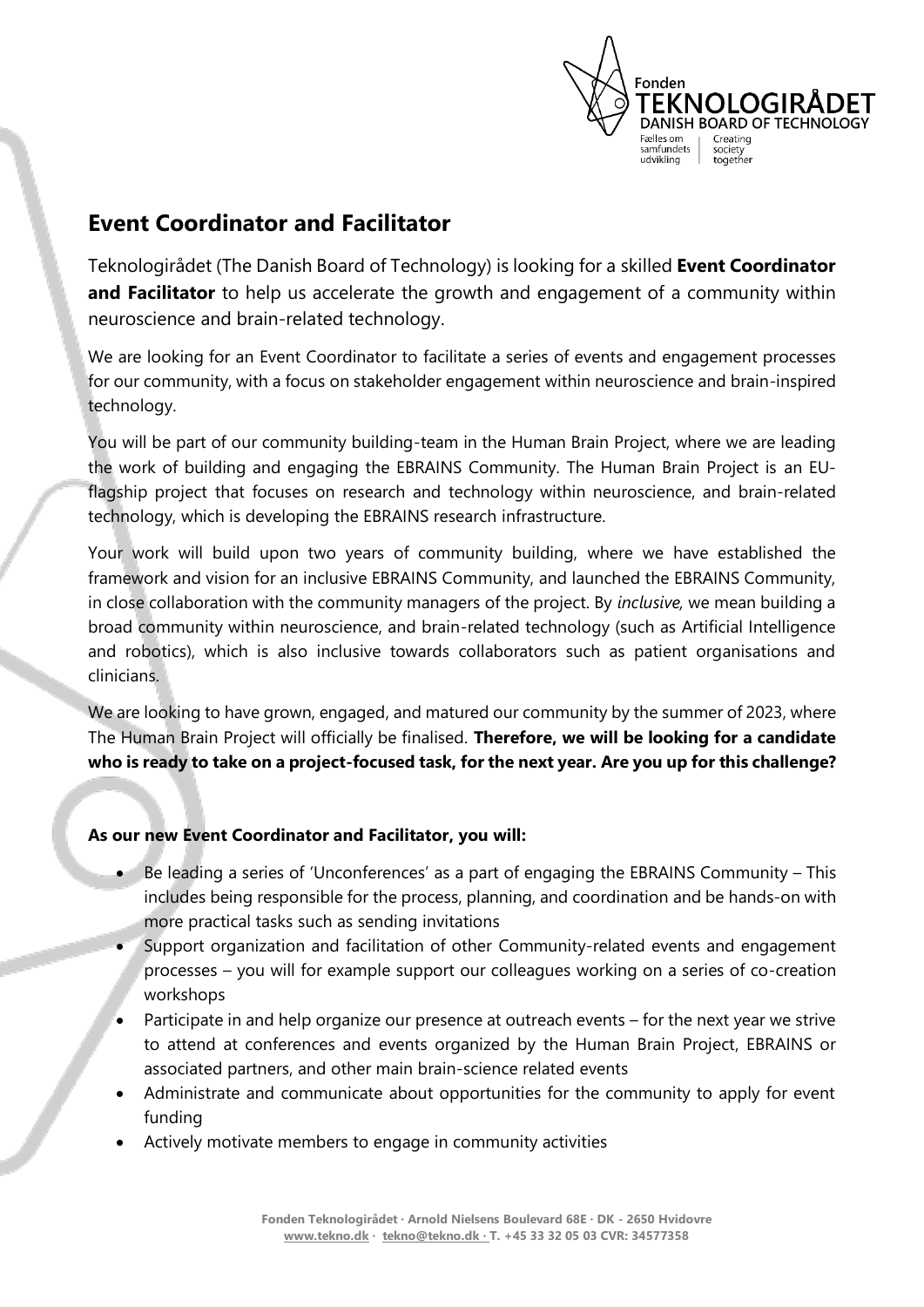- Assist in the onboarding into the community of both internal and external stakeholders, both online and in-person
- Collaborate with the communication teams of the project and in-house

## **We expect you to:**

- Be excited about coordinating, planning, and facilitating events
- Have experience that allows you to be a great organizer and facilitator and to drive active engagement before, under, and after events in both an online and in-person setting
- Have experience with community/network/stakeholder management and engagement
- Be creative and attentive to detail
- Be highly collaborative and a skilled communicator
- Have excellent writing skills you will communicate with a broad audience about events and community activities!
- Be outgoing, proactive, and self-driven

## **We would value it if you:**

- Have experience in collaborating with and engaging technical and scientific stakeholders
- Have experience with engaging stakeholders across disciplines, e.g., science and technology, NGOs, civil society, e.g., patient associations
- Have experience in strategic planning and implementation
- Have experience in using an online community platform, alongside social media platforms such as Facebook, Twitter, Instagram, and LinkedIn

As a part of the community building team at The Danish Board of Technology, you will collaborate with team members who are managing and engaging the community and who are representing the community building task within the project, in strategic and user-focused groups. You will also be involved in communicating with the community, and of course, be part of the daily life in the office.

As a part of the Human Brain Project, you will collaborate with project partners, who work within a broad field of neuroscience, doing brain research and developing the EBRAINS research infrastructure. This also includes close collaboration with partners who are responsible for the central communication and branding of EBRAINS.

## **Practical Information**

The position is full-time (37 hours) with flextime and will be a project-limited position until September 2023, expected start as soon as possible. There may be opportunities for prolonging the position. Depending on the COVID-19 restrictions, traveling will be expected. The position will be on-site at the office at Arnold Nielsens Boulevard 68E, 2650 Hvidovre, Denmark.